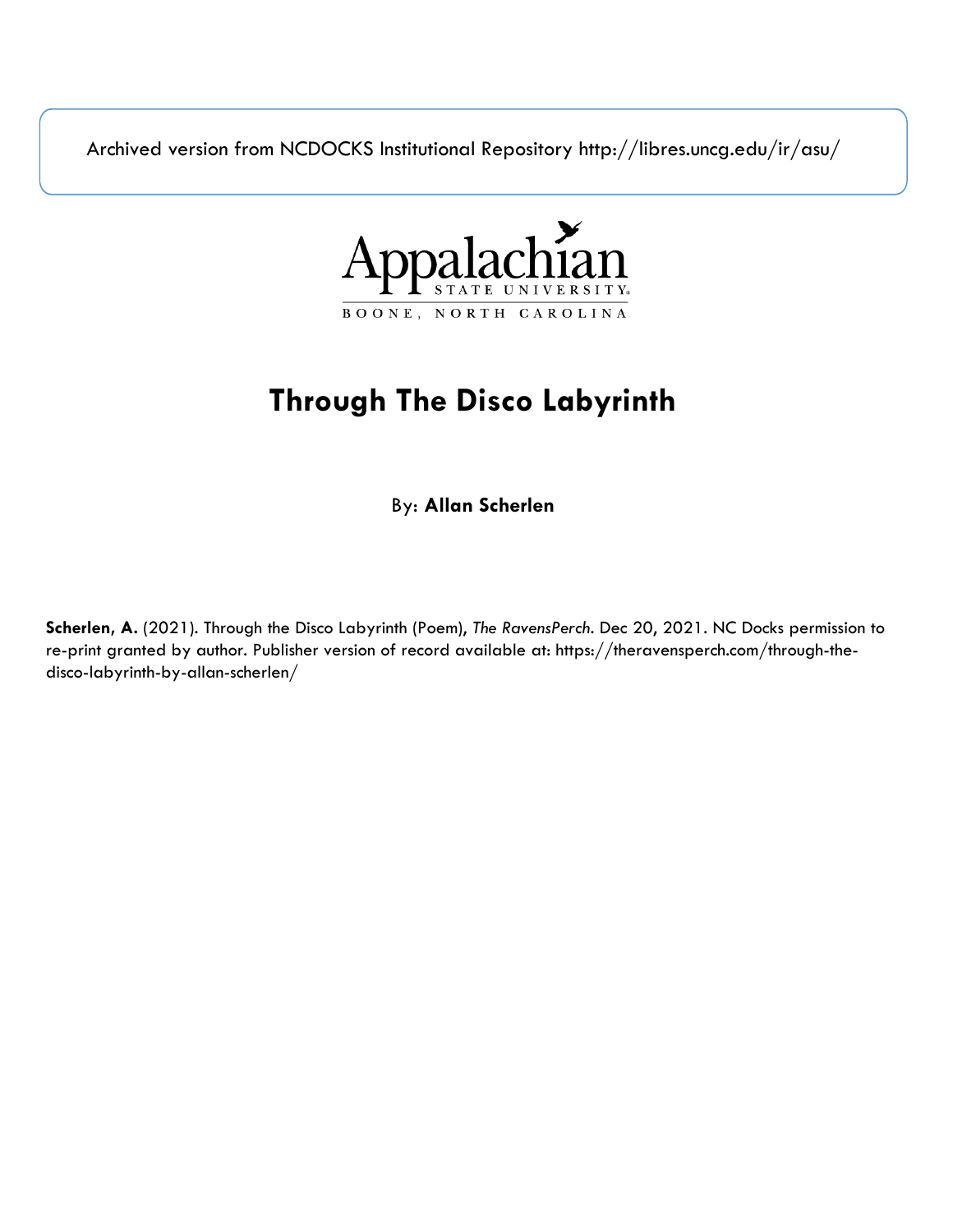## THROUGH THE DISCO LABYRINTH BY ALLAN SCHERLEN

I found myself on the floor, at the base of slippery steps. I had fallen and twisted an ankle as I rushed down driven by the rhythm of the crowd.

When I tried to stand, my ankle wouldn't hold me. I was stuck in the swirl of light and shadow cast by dancers. I pondered my options:

Marooned, the music too loud to talk and surrounded by people too drunk to care, a call for help was destined to fail – and far too uncool.

At first, I sought a calmer, safer haven, apart from all the swirling people; someplace where I could sit and watch. But shelter seemed elusive.

I knew my friends and our table were on the other side of the dance floor.